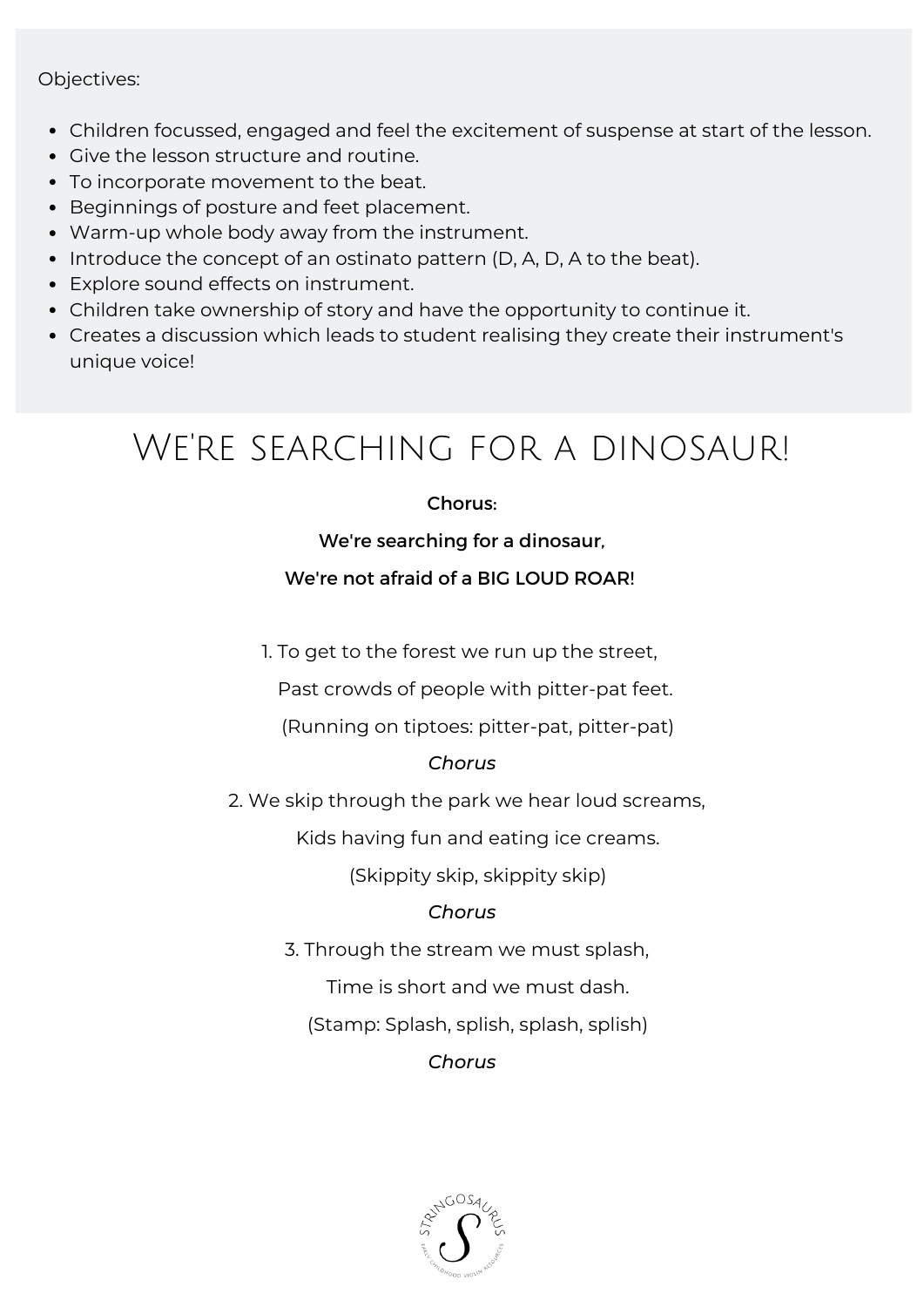W*e're searching for a dinosaur continued...*

#### Chorus:

#### We're searching for a dinosaur,

#### We're not afraid of a BIG LOUD ROAR!

4. Into the forest we warily creep,

We trip on a twig and up we leap.... (Percussion trip noise like a vibraslap) Up in the air and down by a tree, Who is that, we can see?

Children give their answers or you could use the following verse to set the scene...

A dinosaur, bright and tiny, Eyes wide open, scared and shiny. Bracing ourselves for his big loud roar, We're met by a whisper, nothing more. "I've been asleep for millions of years, I've woken up, to face my fears! I've lost my voice; can't speak or sing, I only whisper and make a ping!"

The concept is that the children have to help Stringosaurus find his expressive voice... Just as we don't speak in a monotone, Stringosaurus will also need several different voices, timbres or tones to his voice. These voices will take time to establish and will need a critical ear and constant analysis, but this can be done in a playful way.

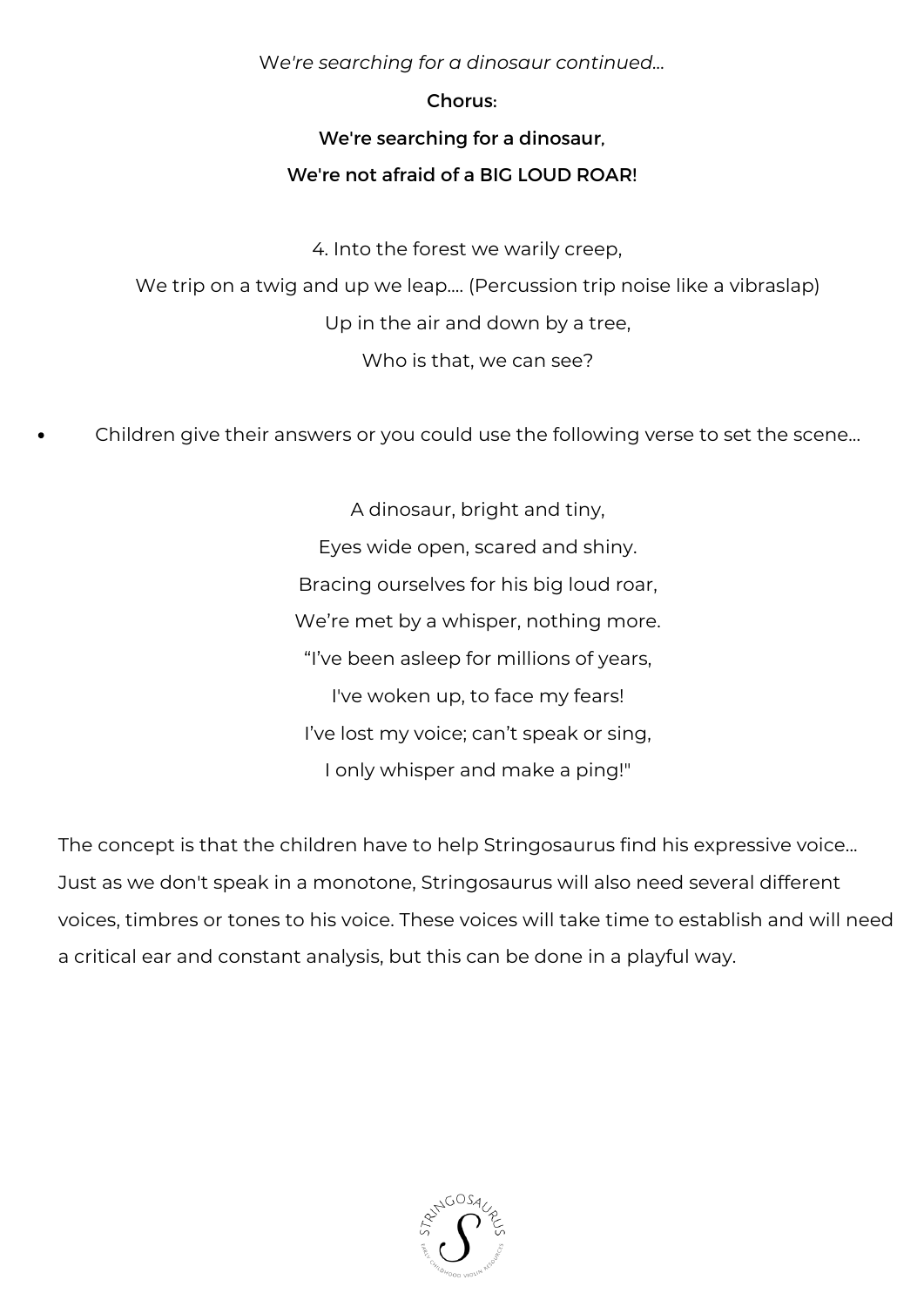# We're searching for a dinosaur posture and body awareness...

### Chorus: We're searching for a dinosaur, We're not afraid of a BIG LOUD ROAR!

- Stomping to the beat can help feet placement to be hip width apart. Luckily, it is very challenging to stomp with your feet too wide or too close together.
- Ask the children what happens to various body parts when they skip? Especially focus on the shoulders, arms and hands... Do they swing? Are they loose or tight?
- Ask the children to become a tree in the forest. Root feet into ground, wobble knees, flex toes and grow gently upwards keeping everything loose. The arms rise up like branches, keeping relaxed in the shoulders. Sway in the gentle breeze and breathe long deep breaths.

#### Top tip...

*My children love seeing who is the tallest tree! They desperately hope they have grown taller from their last lesson.*